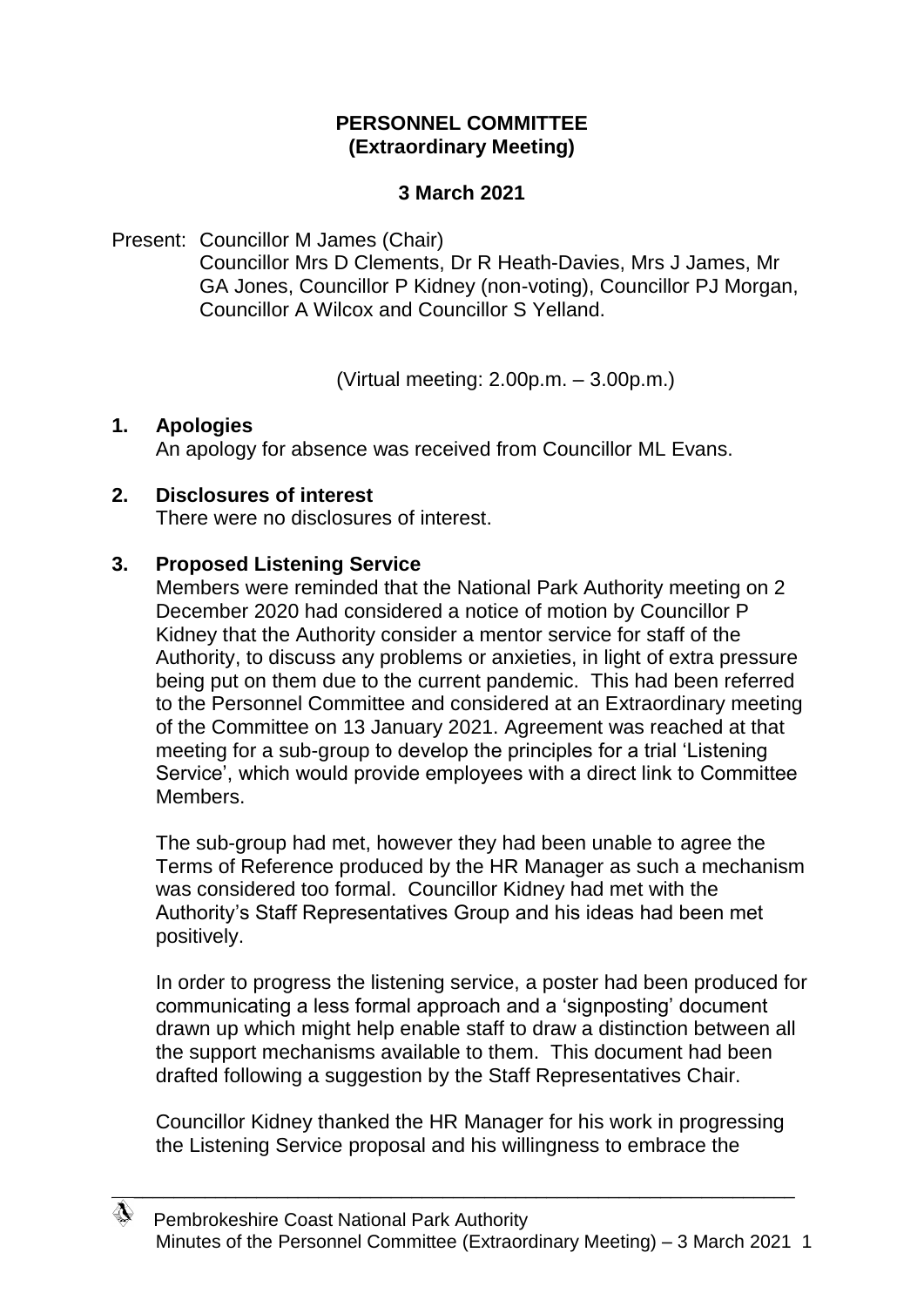initiative, but stressed that it needed to be implemented in the next few weeks, rather than months, in order to provide the support needed.

The Chief Executive added that his concern remained that staff would use the system when they did not feel they were making progress via the more formal systems which the Authority had in place, and did not believe that staff would consider the proposed service to be independent as Members constituted the Authority and were its ultimate decision makers. However he agreed that a trial of the service should be put in place in line with the wishes of the Committee.

Although some continued to have reservations over the provision of a listening service due to the potential for conflicts of interest and for overlapping with processes already in place, Members generally remained supportive of offering an informal service. Some detailed comments were offered in respect of the wording on the poster, particularly with regard to widening the scope of the service to include both work and non-work related issues, as well as use of the word 'advice' which it was thought was not appropriate as Members were not trained or qualified to offer this. It was also suggested that, rather than the Terms of Reference, there was a need for a checklist for those Members providing the service to ensure that staff were encouraged in the first instance to seek the support of their line manager, clarify the position regarding confidentiality and the process for onward referral to the Chief Executive/HR Manager for action in those cases where it was deemed appropriate.

A question was raised regarding how those providing the service would be identified, and it was suggested that an email be sent to all Members asking for volunteers, and if more than three expressed an interest officers would contact the Committee to agree a way forward. It was hoped that a gender balance could be achieved. It was further suggested that it may be possible for a single telephone number/email address to be provided which diverted automatically to the appropriate Member(s) and officers would explore this possibility.

With regard to a date for the launch of the service, Members hoped that this could take place on 1<sup>st</sup> April, however officers suggested that there could be more effective communication if its introduction was aligned to publication of the Authority's staff newsletter, expected to be during the first week of April.

It was **RESOLVED** that delegated authority be given to officers to amend the poster in line with the Committee's comments, draw up a short checklist/protocol document and contact all Members of the Authority to

\_\_\_\_\_\_\_\_\_\_\_\_\_\_\_\_\_\_\_\_\_\_\_\_\_\_\_\_\_\_\_\_\_\_\_\_\_\_\_\_\_\_\_\_\_\_\_\_\_\_\_\_\_\_\_\_\_\_\_\_\_\_\_\_\_\_